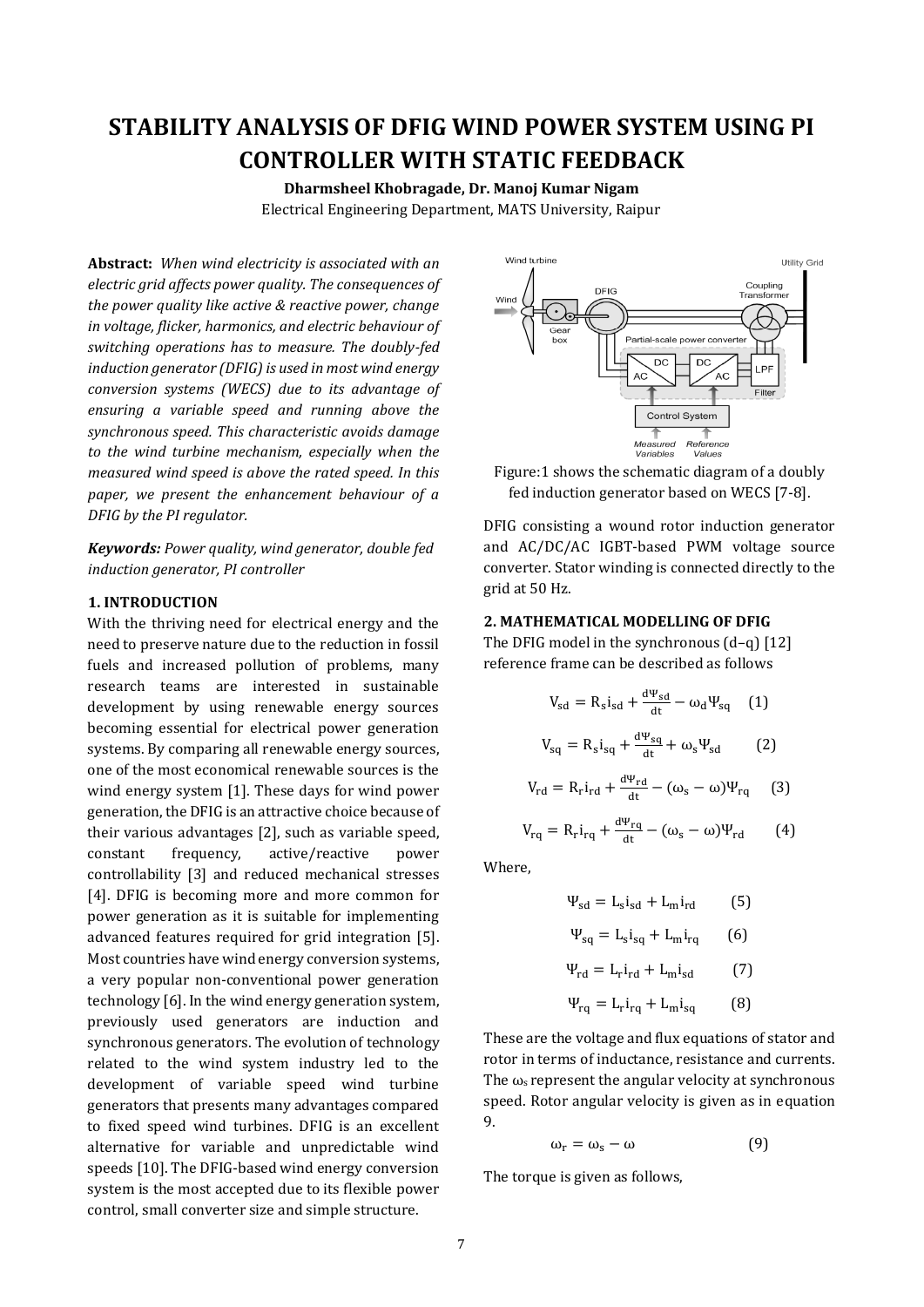$$
T_m = n(\Psi_{\text{sq}} i_{\text{rd}} - \Psi_{\text{sd}} i_{\text{rq}}) \tag{10}
$$

Where n is the number of poles.

The active power is given as

$$
P_s = V_{sd}i_{sd} + V_{sq}i_{sq}
$$
 (11)

The reactive power is given as

$$
P_s = V_{sq}i_{sq} - V_{sd}i_{sd} \tag{12}
$$

Using the equation (5) & (6), we get stator currents for the d-q axis as follows

$$
i_{sd} = -\frac{L_m}{L_s} i_{rd} + \frac{v_{sq}}{L_s \omega_s}
$$
(13)  

$$
i_{sq} = -\frac{L_m}{L_s} i_{rq}
$$
(14)

So active and reactive power in terms of stator current is given as

$$
P_s = -\frac{L_m}{L_s} i_{rq} V_{sq}
$$
 (15)  

$$
Q_s = -\frac{L_m}{L_s} i_{rd} V_{sq} + \frac{V_{sq}^2}{L_s \omega_s}
$$
 (16)

Now by using equations (7) & (8), we can obtain the value of flux, as given below

$$
\Psi_{rd} = L_r \cdot \sigma \cdot i_{rd} + L_m \frac{v_{sq}}{L_s \omega_s} \qquad (17)
$$

$$
\Psi_{rq} = L_r \cdot \sigma \cdot i_{rq}
$$

Now substituting the value of equation (17) & (18) on equation  $(3)$  &  $(4)$  we get

 $(18)$ 

$$
V_{\rm rd} = R_{\rm r} i_{\rm rd} + L_r. \sigma \frac{di_{\rm rd}}{dt} - \omega_{\rm r.} L_r. \sigma. i_{rq} \qquad (19)
$$

$$
V_{\rm rq} = R_{\rm r} i_{\rm rq} + L_r. \sigma \frac{di_{\rm rq}}{dt} + \omega_{\rm r.} L_r. \sigma. i_{rd} + \omega_r L_m \frac{v_{sq}}{L_s \omega_s}
$$

(20)  
\n
$$
\sigma = 1 - \frac{L_m^2}{L_c L_r}
$$
 (21)

By using the equations  $(15)$ ,  $(16)$ ,  $(19)$  and  $(20)$ , obtain the simplified model of the DFIG as shown in Fig. 2.



# Fig.2. DFIG model

## **3. PI CONTROLLER DESIGN**

Various techniques are available in control systems to design PI controllers. Among these techniques, Static Output Feedback is the one that can be applied to the controller to make the system globally stable. Fig.3. shows that the input to the PI controller is the error between the set point y<sub>o</sub> value and the measured value y from the plant[11].



Fig. 3 PI controller with a close loop system

The controller's output (u) can be written as

$$
u = K_p Y_o + K_I \int Y_0 dt \qquad (22)
$$

Where  $Kp$  and  $KI$  are the proportional and Integral constant, respectively. Also, equation (22) can be written as

$$
u = [K_p \ K_I] [Y_0 \int Y_0]^\mathrm{T} \tag{23}
$$

Output is given as

$$
Y = [Y_0 \int Y_0]^\mathrm{T} \tag{24}
$$

PI controller is described as

$$
G_C = [K_P \quad K_I] \quad (25)
$$

|  |  | Table 1: The PI parameters |
|--|--|----------------------------|
|--|--|----------------------------|

| Parameters |   |  |
|------------|---|--|
|            | 4 |  |

### **1. Simulation & Results**

A simulation model of the wind turbine is shown in fig. 4. The front-end converter and mechanical system are shown in fig.5 and 6, respectively.



Fig.4 Wind turbine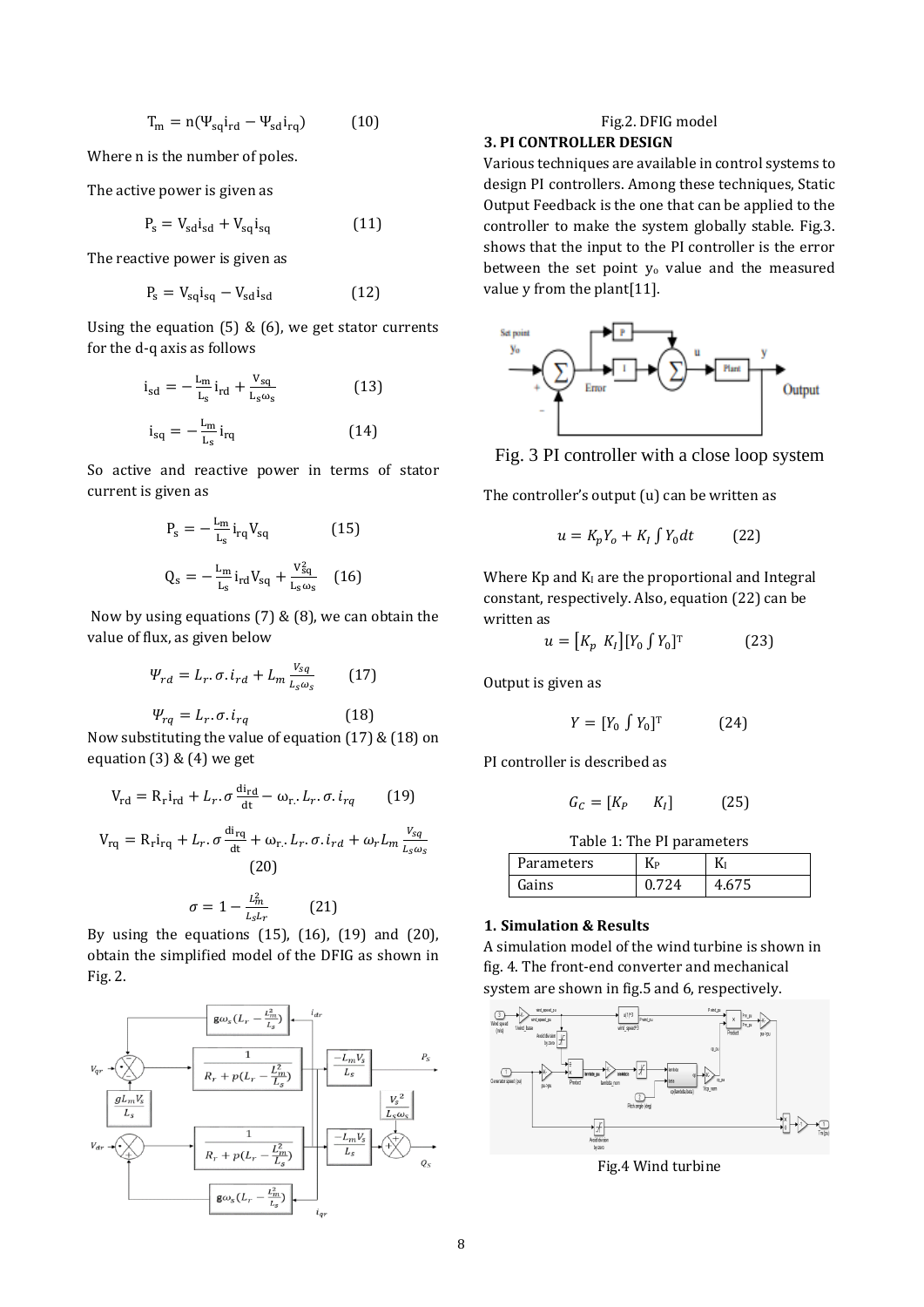

Fig.5. Front End converter



Fig. 6 Mechanical system

DFIG model with stator and rotor parameters is shown in figure 7. The complete simulation model of DFIG with active and reactive power controlled by the PI controller is shown in figure 8.



Fig. 7 DFIG Simulink model

The results of DFIG for the parameters of PI are shown in table 1 shown in fig. 9



Fig. 8 DFIG with PI controller



Fig. 9 Stator current for the d-q axis



Fig.10 active and reactive power



Fig. 11 Rotor currents for the d-q axis



Fig.12. Torque characteristic

#### **5. CONCLUSIONS**

The supervisory PID controller used in many works improves the system response compared to the openloop system; however, the number of oscillations is not removed entirely. The proposed PI-controller designed using the Static output feedback technique not only amends the system response but also reduces the percentage overshoot to zero. At the same time, the PI controller utilizing the Static output feedback technique depicts that the system settles down in a shorter time than when we use a supervisory PID controller. Hence, it is concluded that the static output feedback control technique provides another option for the design of the controller to be implemented in the Doubly Fed Induction Generator.

### **REFERENCES**

- [1]. Yazhou Lei, "Modeling Of The Wind Turbine With A Doubly Fed Induction Generator For Grid Integration Studies", IEEE transactions on energy conversion, vol. 21, No. 1,2006
- [2]. P.K Gayen, "Stator side active and reactive power control with improved rotor position